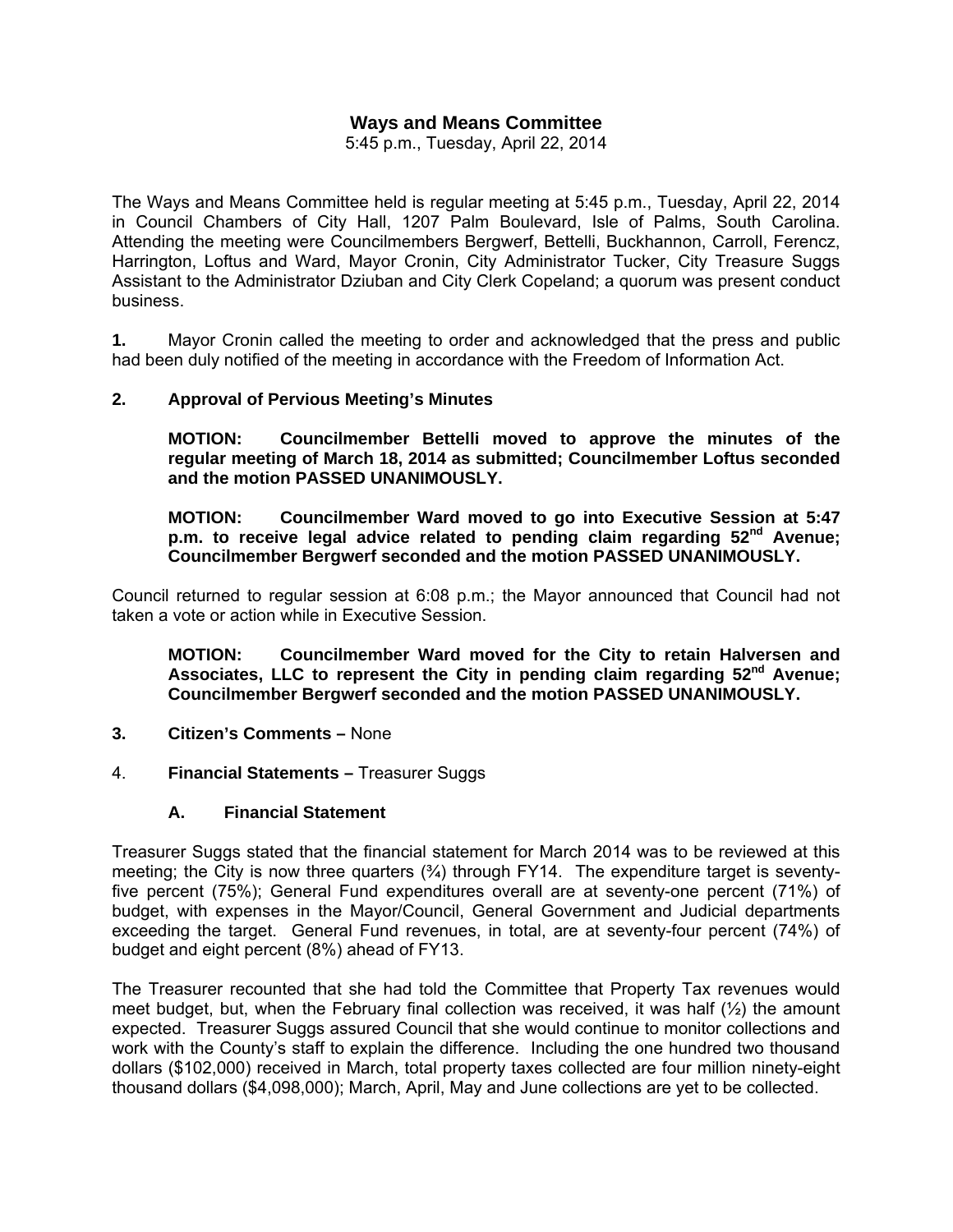Ways and Means Committee April 22, 2014 Page 2 of 19

Collections continuing to be strong are Local Option Sales Tax and business licenses. The Treasurer reminded the Committee that the due date for business licenses was changed from January 31<sup>st</sup> to April 30<sup>th</sup>; collections to-date are two hundred twenty-eight thousand dollars (\$228,000), making total year-to-date collections of six hundred fifty-three thousand dollars (\$653,000).

Cash-on hand is two million six hundred forty-nine dollars (\$2,649,000), which is thirty percent (30%) of General Fund annual expenditures.

# **B. Tourism Schedules**

Municipal Accommodations Taxes for March of approximately fourteen thousand five hundred dollars (\$14,500) were comparable to March 2013; this fund is running nine percent (9%) ahead of FY13.

There were no March collections for State Accommodations Taxes and the Charleston County Accommodations Tax Pass-through.

Hospitality Tax collections of approximately twenty-five thousand five hundred dollars (\$25,500) were greater than FY13; the City did receive a payment from the delinquent taxpayer that still is three (3) months behind. This fund is running ten percent (10%) ahead of FY13.

# **C. Project Schedules**

March saw no new expenses for Phase II drainage.

Final payments to Salmons Dredging of sixty-four thousand one hundred dollars (\$64,100) have been made.

On the Parking Management and Wayfinding Signs, a payment in excess of fourteen thousand dollars (\$14,000) was made toward the parking permit program.

Treasurer Suggs stated that the schedule related to beach restoration is a final one since tasks for the 2008 and 2012 projects have been completed. The City continues to hold six hundred sixty-four thousand dollars (\$664,000) of stakeholder contributions toward these projects that can be used toward a new project planned for the fall of 2014.

#### **5. Old Business –** None

#### **MOTION: Councilmember Ferencz moved to re-order the** *Agenda* **to hold the budget workshop before considering other items of New Business; Councilmember Carroll seconded.**

Councilmember Bergwerf voiced her preference to complete other business items and leave the budget workshop at the end.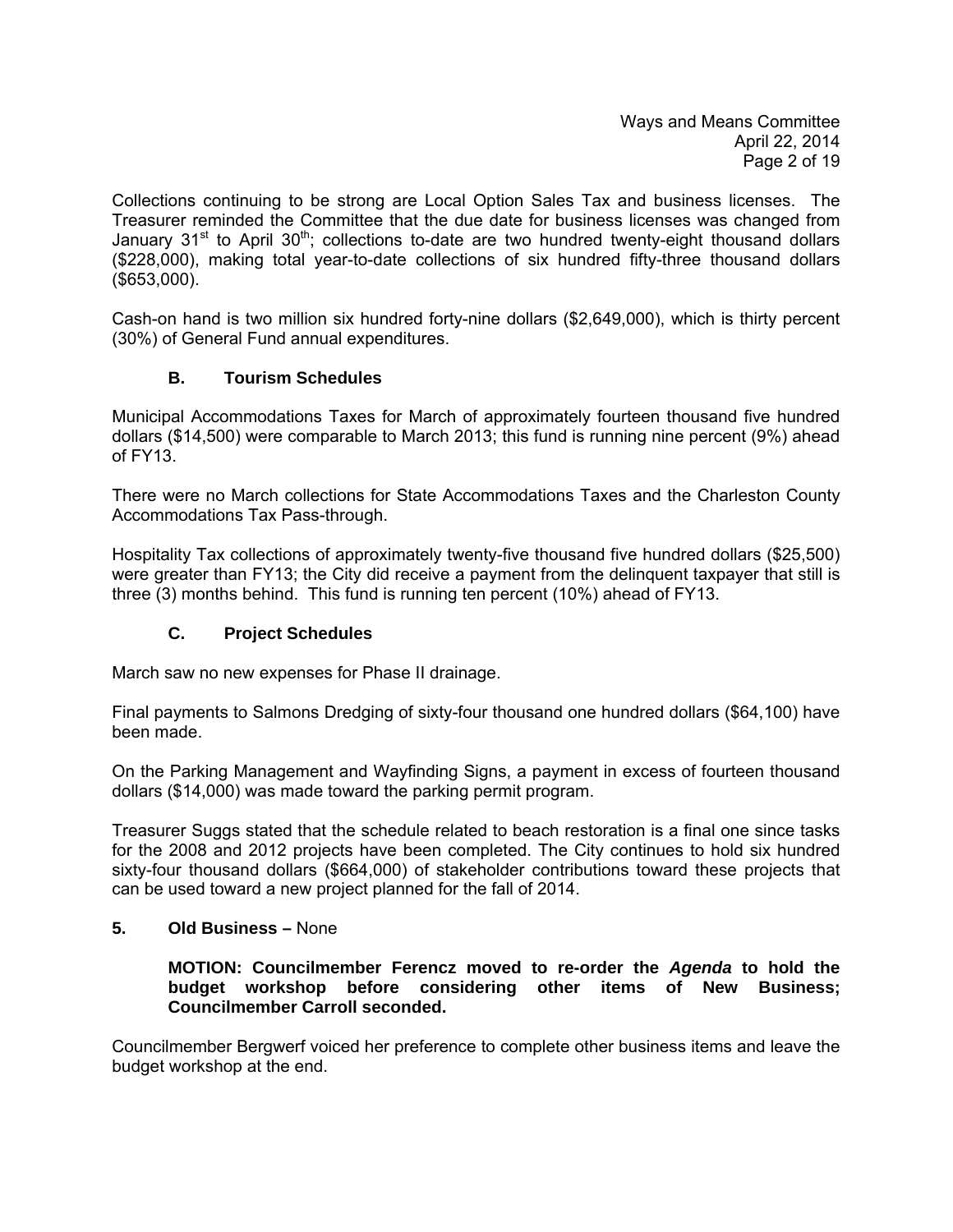Councilmember Carroll recognized that a couple of items of New Business were in the FY14 budget and will not affect discussions on the FY15 budget.

Administrator Tucker stated that items A through D were in the FY14 budget, as well as part of item  $E$ ; she noted that items A and B and items D and E have gone through Committees; therefore, she expected discussions to be minimal.

Councilmembers Ferencz and Carroll withdrew the motion and second, respectively.

#### **6. New Business**

### **A. Award of a contract to L&L Contractors in the amount of \$77,990 to replace the City Hall generator and an additional \$20,900 for a transfer switch, if necessary**

# **MOTION: Councilmember Loftus moved to award the contract to L&L Contractors as stated above; Councilmember Bergwerf seconded.**

Administrator Tucker commented that the FY14 budget set for this purchase was one hundred five thousand dollars (\$105,000). The transfer switch will only be replaced if the existing transfer switch does not function. In addition, the Administrator reiterated that the new generator will be located on the opposite side of City Hall, outside Council Chambers at the rear of the building since it has to be elevated and will require more space.

Councilmember Carroll sought confirmation that the door in Council Chambers to the outside will remain functioning; Mayor Cronin replied that the steps will go straight out rather than to the left.

The new generator is to have better sound attenuation than the existing one, and the exhaust will be above the roof line.

# **VOTE: The motion PASSED UNANIMOUSLY.**

### **B. Award of a contract to Technology Solutions, state contract vendor, in the amount of \$25,586.19 for 7 surveillance cameras and related components**

### **MOTION: Mayor Cronin moved to award a contract to Technology Solutions as stated above; Councilmember Bettelli seconded.**

Administrator Tucker stated that the cameras were budgeted in the Hospitality Tax Fund in the amount of twenty-five thousand dollars (\$25,000). This equipment is consistent with cameras the City has had before and consistent with the equipment currently in operation at the Rec Center. The vendor is one that the City has had good experience with in the past and was pleased to learn are now on the state contract.

Councilmember Ward confirmed that the item is over budget by five hundred eighty-six dollars and nineteen cents (\$586.19).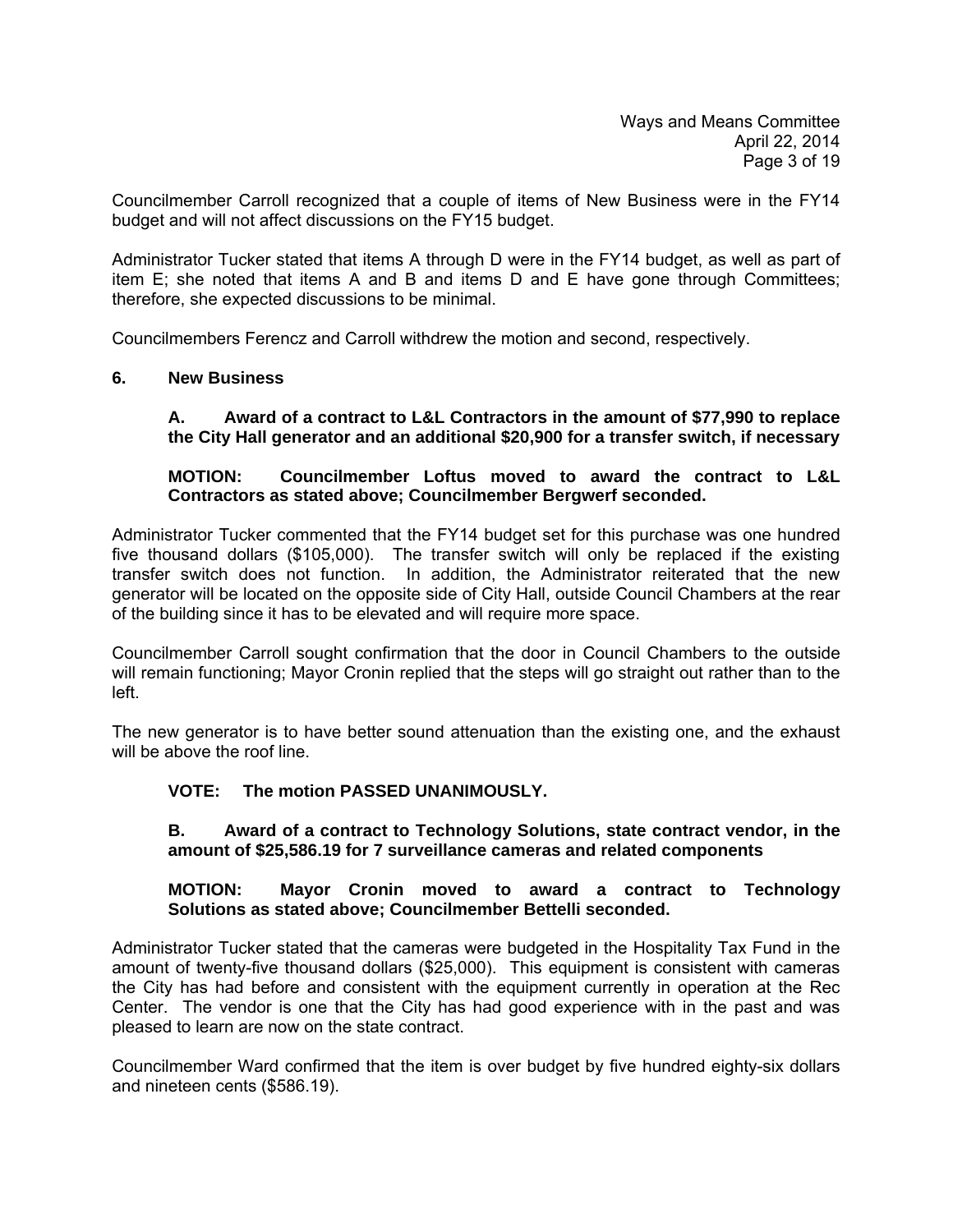Responding to Councilmember Carroll's query, Chief Buckhannon said that the cameras will be operational by the middle part of June.

Councilmember Buckhannon stated that these cameras will help to monitor the traffic patterns as visitors come onto the island in problematic areas.

# **VOTE: The motion PASSED UNANIMOUSLY.**

### **C. Consideration of painting a logo or name on the IOP Water and Sewer water tank**

The Mayor explained that the Water and Sewer Commission has offered the City the opportunity, if it elects to do so and to pay for it, to paint something on the tank.

Councilmember Bergwerf said that she had seriously considered this by taking a photograph of the water tank and photo-shopping images onto it, and realized that the real questions were: Does the City want to draw attention to the water tower? Or does the City want the tank to blend in with the sky and forget it is there? In voicing her opinion, Councilmember Bergwerf said that she believes it to be an unnecessary expense and one more thing that the City must maintain.

Mayor Cronin indicated that, in his opinion, the painting quote of five thousand dollars (\$5,000) is low and that the City could yearly spend that amount in maintaining it.

It was the consensus of Council to take no action on this issue.

### **D. Recycling Services for the Beach – Expense Alternatives Related to Launch Date**

Administrator Tucker reported that, when discussed at Committee level, the idea of recycling bins on the beach excited those present and was something that the City wanted to do. The difficulties arise in how to fund the activity  $-$  the expense to have recycled materials picked up and the cost of the blue barrels and to keep the operation going.

If the City wanted to begin beach recycling this season, it would need to carry the expense from the initiation date to July 1, 2014. Charleston County has stated that, in the Administrator's proposed budget, a provision exists for increasing the amount of Municipal Accommodations Taxes sent to the City from the current twenty percent (20%) to twenty-five percent (25%) to cover the expense for picking up the recycling and for the BSOs. Based on the City's calculations, this increase will be more than enough to cover the BSOs, an amendment to Bill Schupp's contract to pick up the recycled materials, pay for the beach recycling bins and increase the City's revenues. If the City wants to start before July 1, the expense to the City until July 1 would be approximately seventy-two hundred dollars (\$7,200). The risk is if the County Administrator's budget does not pass, the City will have recycling containers on the beach and the expense remains the City's for the balance of the year. Administrator Tucker stated that she has not been given any signals that the County Administrator's budget will not pass because they are not only proposing the increase the Municipal Accommodations Taxes to the Isle of Palms, but to other beach communities in the County. Therefore, the decision before Council is to proceed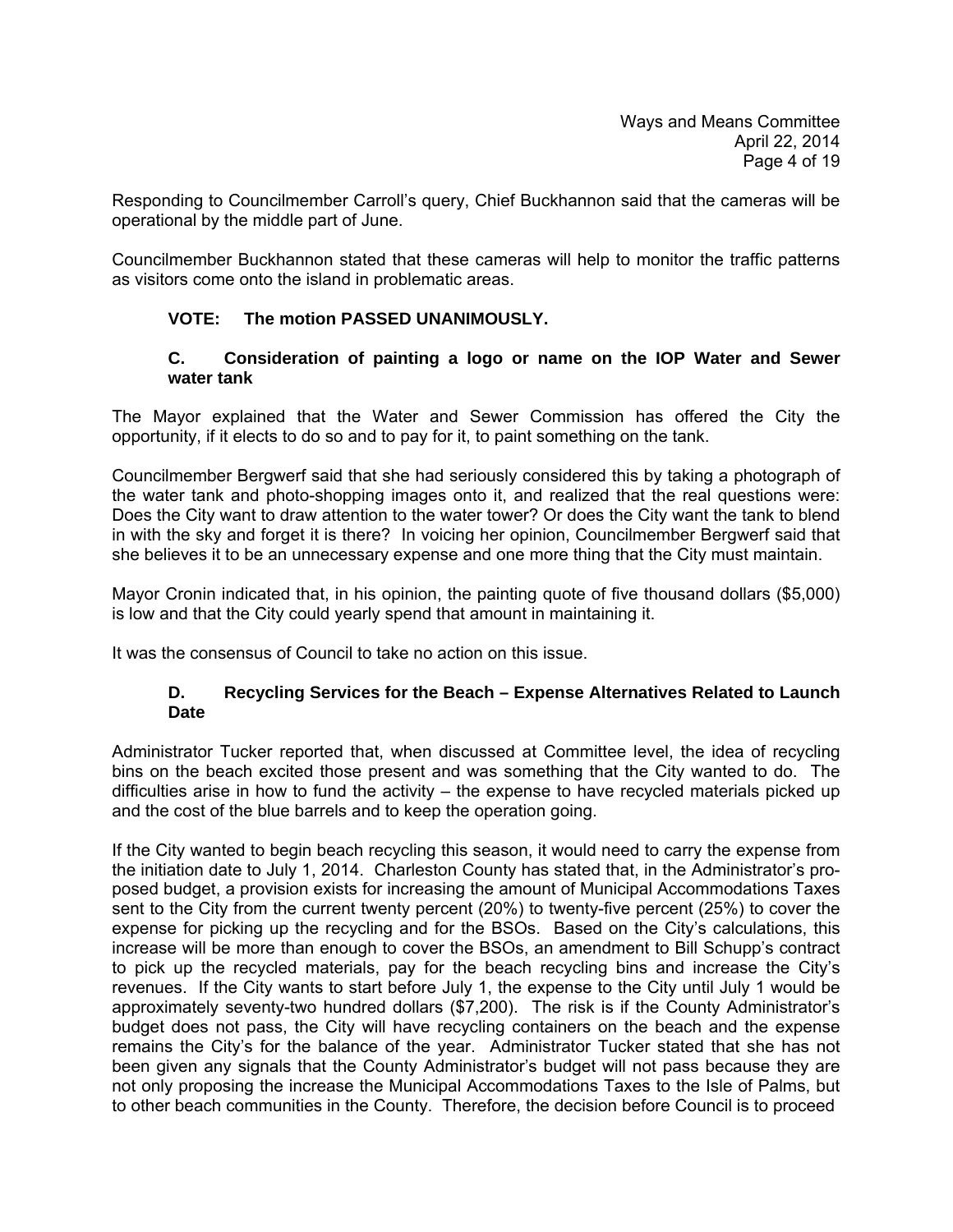with the beach recycling program as quickly as possible or to wait until July 1, being assured that the County's budget passes.

For the balance of FY14, there are sufficient funds in the State Accommodations Tax fund to the cover the costs.

Councilmember Bettelli asked how soon the program would go into effect if staff were given the go-ahead at this meeting. Administrator Tucker replied that the program could begin as soon as the blue barrels were delivered, and she speculated that beach recycling could be in place by Memorial Day. Director Pitts commented that the barrels would be blue plastic with the County's recycling logo on them, and the County will provide the barrels.

Councilmember Harrington asked whether other beach communities were finding the recycled materials to be mixed with other garbage. Since IOP is the testing ground for beach recycling, there was not answer to the question.

Administrator Tucker added that most other beach communities that try recycling have their containers, garbage and recycling, on the road at the access paths, like Kiawah. Staff members made phone calls to other local beach communities to find out how they handle recycling and made comparisons with the City's plan.

Councilmember Ward expressed concern that the plastic bins would be sturdy enough not to be blown down the beach. Director Pitts said that they are just like the yellow barrels on the beach for garbage which withstand the winds.

Responding to Councilmember Buckhannon, the Administrator stated that, assuming the County's budget is passed unchanged, the City needs to budget in FY15 for the increased Municipal Accommodations taxes and the costs of beach recycling.

If the County's budget passes without the provision for increased Municipal Accommodations taxes to beach communities, the total cost for beach recycling through the 2014 beach season is projected to be seventeen thousand two hundred dollars (\$17,200) through September.

#### **MOTION: Councilmember Ward moved to approve \$7,200 from State Accommodations Taxes to cover beach recycling costs until July 1, 2014; Councilmember Bergwerf seconded.**

Councilmember Loftus explained that the County expects some level of garbage to be intermingled with recycled materials, and they have the means to handle it. He stressed the need to work closely with the County for a public education plan before this program begins.

# **VOTE: The motion PASSED UNANIMOUSLY.**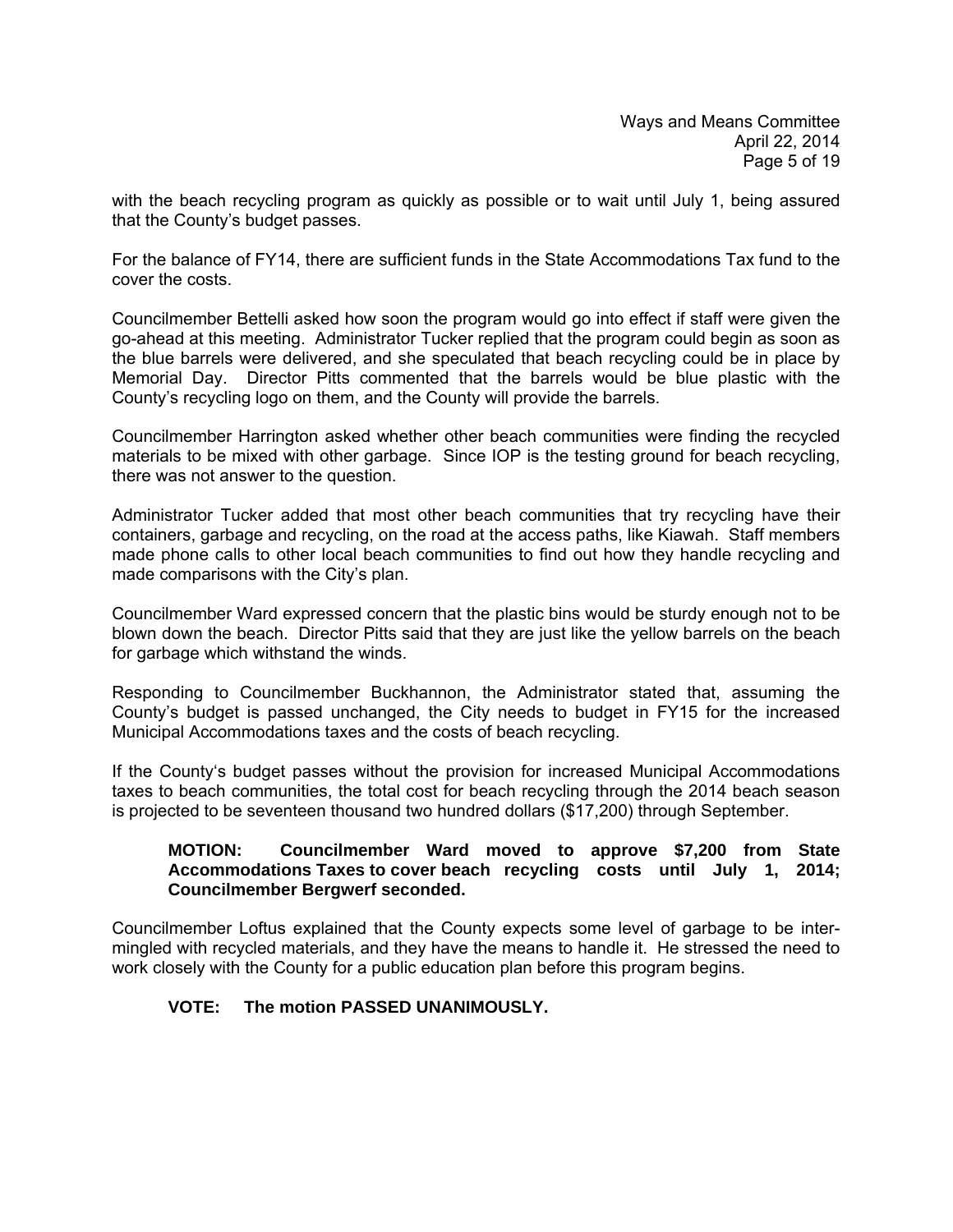#### **E. Consideration of Experimental Project for Increased Lighting at Front Beach**

The Administrator commented that this has come out of Committee as a result of concerns and complaints that Front Beach is dark as people come out of the businesses at night. The discussion began with keeping the holiday lights up year-round, but that it was learned that the holiday lights cannot withstand the salt air and humidity year-round. The Committee then expressed how great the lights look in the area of The Boulevard on Coleman in Mount Pleasant; the City cannot translate those lights to Front Beach because the area does not have the same type trees in which to place them. At this point, a member of the Committee suggested "Italian" lighting where a string of lights is draped from one palm to another; examples are at CRAVE and between the buildings at The Villages in Wild Dunes.

Since the City does not know if the application will bring the desired results, staff has recommended an experimental project where one string of lights is strung from three (3) palm trees on a section of Front Beach about a block long. If the effect of the lights is a positive change, the City can plan for a project in FY15.

The sides of the street at Front Beach do not have the electrical infrastructure needed, so the City sought out a quote for the electrical work to go with the cost estimates of the length of wiring and light bulbs. Staff did get an estimate for the electrical work, but the Administrator is dubious of the quote because there are many caveats relative to the pricing; therefore, she does not have confidence in his numbers. For the experimental project, the City will need eight thousand forty dollars (\$8,040), i.e. hardware (the lights) at seven hundred dollars (\$700) and the electrician at five thousand dollars (\$5,000) and installation at one thousand dollars (\$1,000); in addition, staff has added a substantial contingency because of the caveats the electrician has included in his estimate. If the experimental project is approved, the eight thousand forty dollars (\$8,040) will come from the FY14 budget; if the experiment is successful and translated to the FY15 budget, that currently has a placeholder of fifty thousand dollars (\$50,000), the number must be increased to eight-five thousand eight hundred dollars (\$85,800) based on the estimate given. The Administrator remarked that the amount may be influenced by the experimental project.

Councilmember Bettelli asked how large the experimental program would to be, and Assistant Dziuban responded that the area would encompass three (3) trees closer to The Windjammer where a breaker box is located.

Councilmember Bergwerf asked whether the final plan would extend from The Windjammer to the end of Sea Cabins, and Assistant Dziuban responded that the plan was to line both sides of the street with lights the length of Front Beach,  $10<sup>th</sup>$  Avenue to  $14<sup>th</sup>$  Avenue.

**MOTION: Councilmember Ward moved to approve \$8,040 from the line for Front Beach/Public Restrooms in Municipal Accommodations Fees for an experimental lighting project at Front Beach; Councilmember Ferencz seconded.**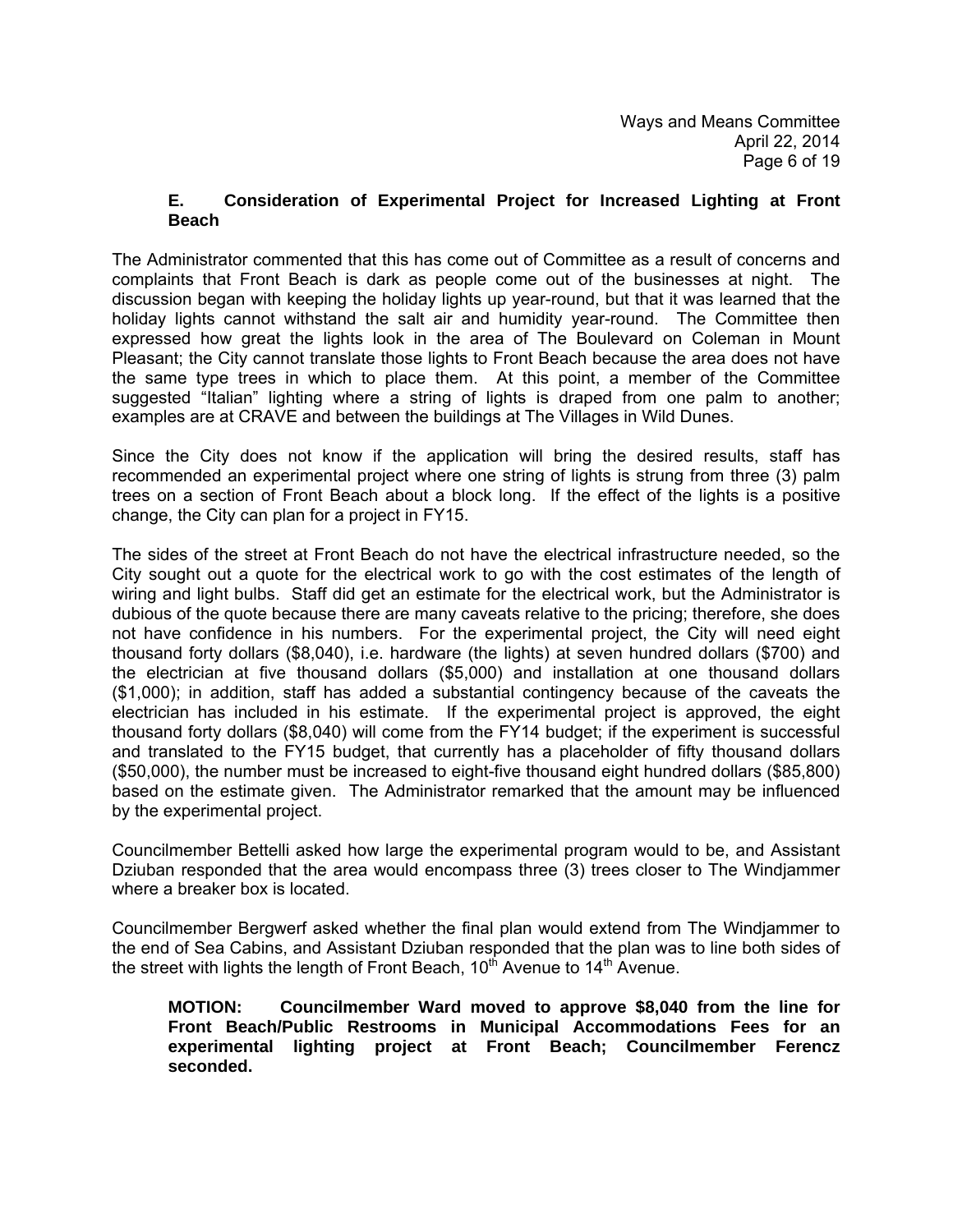Councilmember Carroll asked whether the lights on Palm Boulevard belong to SCE&G with the City being billed for the electrical service; Administrator Tucker agreed. He continued by asking whether SCE&G has a program where they could put the lighting in; to which the Councilmember Bettelli responded that, from past experience with SCE&G, he has learned that they have a very narrow scope in what they will do and are not interested in participating if there is deviation from that scope.

Mayor Cronin agreed with Councilmember Bettelli, but noted that the City has not approached SCE&G.

Councilmember Carroll related that he has spoken with several business owners at Front Beach, and the consensus was they are all interested in having more lighting, but the swag lighting may not be the answer for IOP, considering the storms and environment.

Councilmember Ward suggested that the item be referred back to Committee for further research; he then withdrew his motion.

Councilmember Ferencz also withdrew her second to the motion.

Administrator Tucker said that the ambient light provided by SCE&G lighting would be a problem since the City must comply with its ordinance related to turtle lighting.

Mayor Cronin stated that he has heard multiple complaints from people who do not feel safe at Front Beach, which may mean more lighting that is not so decorative.

Councilmember Loftus expressed the opinion that five thousand dollars (\$5,000) to provide power for two strings of light seemed exceedingly high; Assistant Dziuban stated that the cost is reflective of having to bore under the street.

Councilmember Bergwerf thought that there should be some kind of lighting that could be put in the center aisle, where power already exists, that would provide more light and a safer feeling at Front Beach.

# **F. Budget Workshop for FY15 Operating and Capital Budgets**

Mayor Cronin initiated the discussion with a brief review of the schedules generated showing revenue by source and positions within the City that are and that could be funded with tourism funds. The revenue by source worksheet supports that forty-seven percent (47%) of City revenues come from tourism and seventeen percent (17%) of City revenues come from second homes.

The Mayor then referred to the Fund Balance Roll-forward for the FY15 Budget, which the Administrator has referred to as "the menu" at Committee meetings, illustrates that, if the FY15 budget were to be approved in its present form, the deficit in the General Fund would be one million ninety-eight thousand forty-nine dollars (\$1,098,049). Mayor Cronin stated that the Committee would refer to this schedule again to discuss in detail.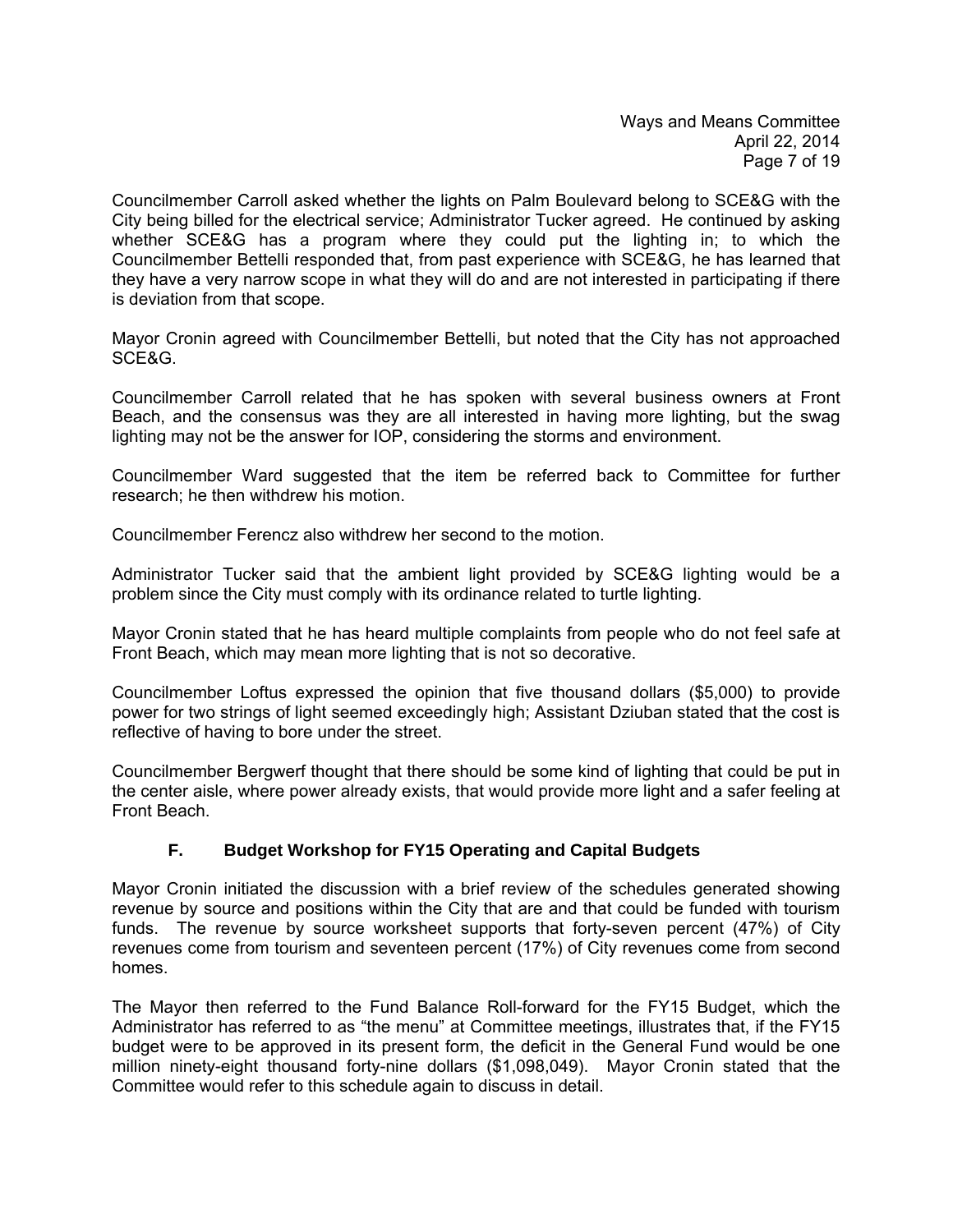Administrator Tucker noted that the budget calendar states that the FY15 Budget will have First Reading at the April Council meeting; therefore, efforts of the discussions to follow will be to balance the budget for the Council meeting.

The new budget dated April 11, 2014 includes another month's actual revenue and expenditures for FY14 and the changes made in all Committee meetings. The Administrator pointed out that the projected deficit for FY15 as the budget is presented is on page 14; she also reiterated that the deficit can be eliminated by generating additional revenues, reducing or deferring expenses and transfer-in from tourism funds.

Administrator Tucker reported that the budget was reduced by two hundred ninety-seven thousand dollars (\$279,000) in deferrals or cuts done at Committee meetings; the impact on the deficit was only sixty-four thousand dollars (\$64,000), with fifty-two thousand dollars (\$52,000) attributed to adjustments to revenues made by staff based on having nine (9) months' actual data. Changes to the budget made by Committees are as follows:

- Recreation Committee support on transfers-in from tourism funds to make up the gap in the General Fund; the bleachers were removed from the budget; the lobby furniture and folding chairs were deferred, and the cost of resurfacing the tennis the tennis courts was reduced.
- Real Property Committee support for transfers-in from tourism funds to make up the gap, re-surfacing Ocean Boulevard was deferred and the repairs to the Breach Inlet boat ramp were deferred.
- Public Safety Committee general support for transfers-in to cover personnel expenses from tourism funds; the web-based training for the Fire Department was deferred, the RAD-57 medical monitor was deferred.
- Personnel Committee additional lighting displays were reduced, the audio/visual upgrade for Council Chambers was deferred, and the fencing at City Hall was deferred.
- Public Works Committee fencing was deferred.

The Administrator noted that the future shoal management project for the north end of the island, for which the City has approximately six hundred sixty-four thousand dollars (\$664,000), is expected to cost one million two hundred fifty thousand dollars (\$1,250,000). The difference between these numbers must be paid by the stakeholders or a combination of the stakeholders and the City, and the most current draft of the budget does not include an amount from the City if the governing body so chooses. Administrator Tucker reminded the Committee that, for several years, the City has put (\$100,000) into the Beach Maintenance fund; there is money in that fund to make a contribution from the City for the project. The balance in the Beach Maintenance fund is approximately six hundred thousand dollars (\$600,000).

In addition, the Administrator emphasized that "the menu" contains one hundred eighty thousand dollars (\$180,000) to be transferred out to the Capital Projects Fund; this represents an amount staff proposes to budget because the FY14 ending positive net gain is expected to be much lower than it has historically been. With this information added in to the equation, the amount that needs to be captured at this meeting becomes one million two hundred seventy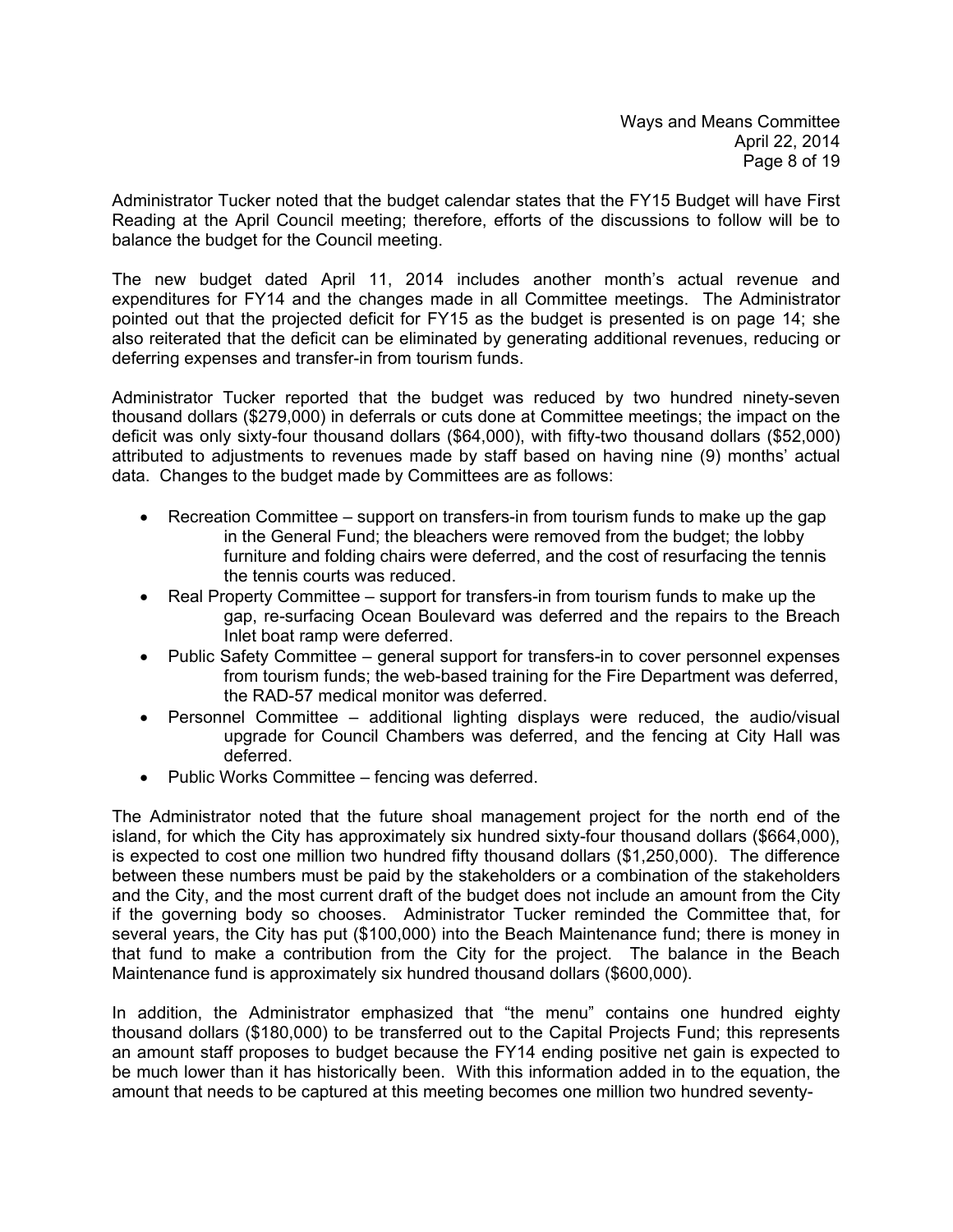eight thousand forty-nine dollars (\$1,278,049). This transfer-out will ensure that the Capital Projects fund balance is liquid enough to sustain future budgeted expenses.

Based on discussions in Committee meetings and the tools generated by staff, Councilmembers have seen statistically how tourism affects the City's operating budget, especially in Public Works, Police and Fire Departments. The Committee members all seemed to agree that the transfers-in from other funds that have been done in the past were reasonable to cover those personnel-related expenses and that the City, perhaps, should do more.

Administrator Tucker then drew attention to the section of "the menu," totaling six hundred twenty thousand dollars (\$620,000) that is the FY15 equivalent of the transfers-in done in FY14. If Council agrees that these actions were conservative based on information presented for consideration for the FY15 budget discussions, the Committee could decide to increase the amount to be transferred-in from other funds to support additional positions in the Fire, Police and Public Works Departments.

Administrator Tucker noted that, if the Committee decided to fund the additional positions as listed on "the menu," the impact on the budget gap would be one million four thousand five hundred sixty dollars (\$1,004,560). The Administrator cautioned that the fund balances will not sustain that level of transfers indefinitely; it is likely that the fund balances would be depleted in three (3) years. The Administrator stressed that, while these transfers-in will solve a big part of the problem in FY15 General Fund budget, the City must do something else in the future to make up similar differences.

### **Motion: Mayor Cronin moved to adopt the transfers-in as stated for the FY15 budget, totaling \$1,004,560; Councilmember Loftus seconded.**

Councilmember Carroll asked if this was a fiscally responsible action, knowing that anything can happen. He expressed the opinion that the City should be very tight with its budget and that this Committee should go through the FY15 budget to determine if other expenses can be cut or deferred.

Administrator Tucker commented that this gap is in the General Fund budget, and the bulk of the expenses in the General Fund are operating expenses, which is primarily people. If cuts are made to the Capital Projects fund or any tourism funds, it does increase their fund balance, but does nothing to narrow the gap. The Administrator conceded that cuts could be made to individual line items in the operating budget, but that action will not produce a million dollars without eliminating people.

The Administrator reiterated that, while the motion on the floor will pretty much solve the problem for the FY15 budget, the City must look to the future and ways to increase revenue if it plans to sustain current staffing levels that the City.

Councilmember Ward summarized that the FY15 budget will not be balanced without the transfers from tourism funds, and the action on the floor will reduce tourism funds balances by three-quarters  $(3/4)$  of a million dollars.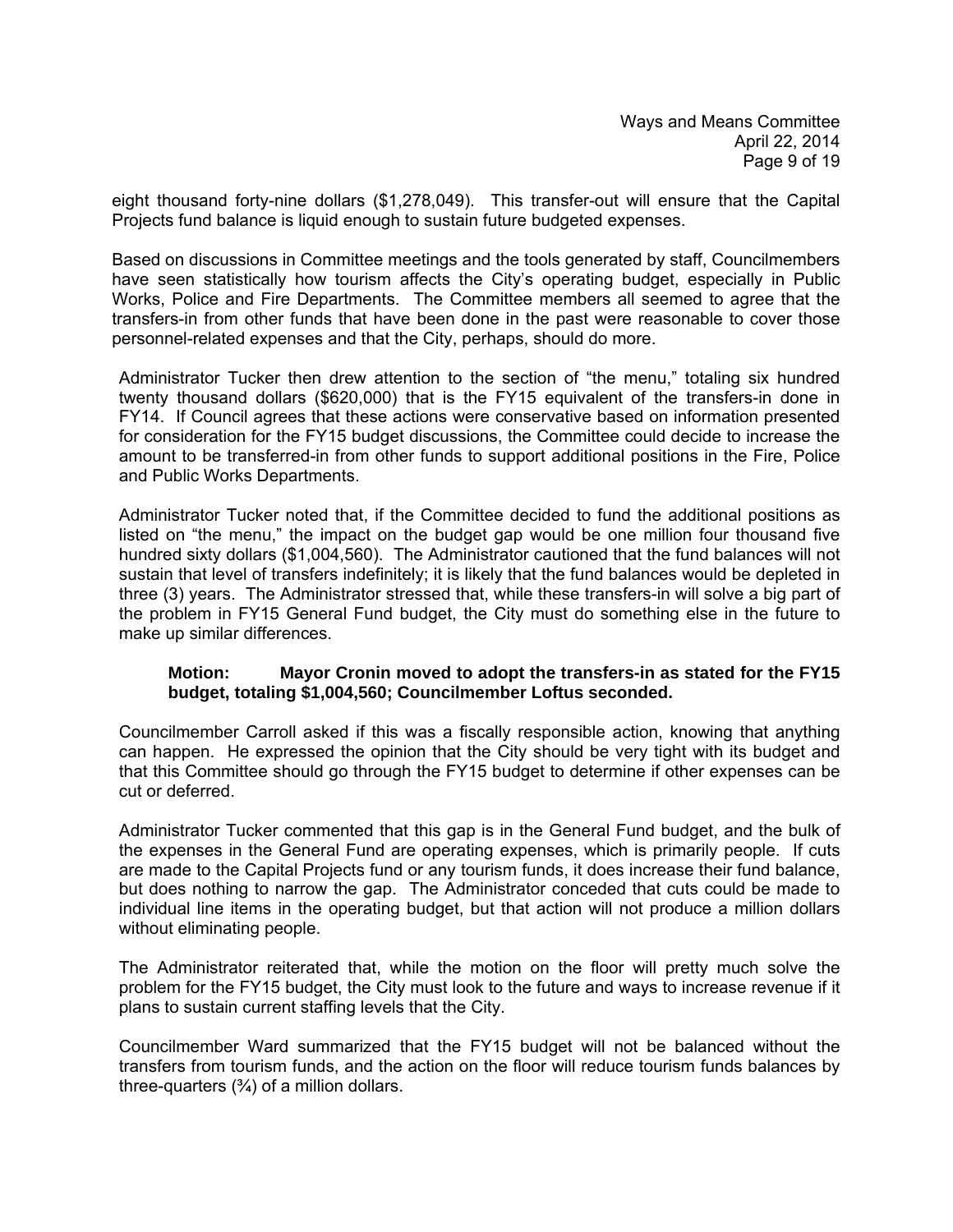The Mayor withdrew his motion and Councilmember Loftus withdrew his second.

A line-by-line review of the budget was initiated, and Councilmember Ward directed attention to page 8, Fire Department operating expenses and to line 127, Non-capital Equipment and Tools. Councilmember Ward recommended that the Keizer sled be deferred at a cost of approximately three thousand dollars (\$3,000).

### **MOTION: Councilmember Bergwerf moved to defer the Keiser sled; Councilmember Ward seconded and PASSED UNANIMOUSLY.**

Councilmember Loftus referenced line 135, Employee Training, and asked if the City had made any progress in instituting a policy that, if personnel received training paid by the City, they will be required to refund the City if they terminate their employment with the City within a reasonable amount of time.

Chief Graham stated that a firefighter's attendance at EMT school is not a cost that can be recuperated; the City does recuperate funds expended for taking college courses if an employee leaves upon getting their degree.

Councilmember Loftus asked that the Personnel Committee research this issue and develop an applicable policy.

Councilmember Ferencz asked if that the City generates a new budget based primarily on the prior year's budget, rather than budgeting to actual expenses. She has seen that the City routinely budgets fifteen thousand dollars (\$15,000) for Medical and Lab Supplies, but does not spend close to that amount.

Chief Graham responded that this line covers annual physical examinations for Fire Department personnel, which is a large expense that is not reflected in the year-to-date actual expenses. The Chief added that, if she did not have fifteen thousand dollars (\$15,000), she would likely be over-budget at year end.

Councilmember Loftus referred to the budget for uniforms of twenty-five thousand dollars (\$25,000); he understood that the City had a supply of uniforms that were recycled as employees come and go. Chief Graham stated that the only reusable gear is the bunker gear worn when actually fighting a fire; this line covers shirts, pants, belts, badges, hats, t-shirts, boots, shoes and jackets for career personnel, part-timers and volunteers.

Going back to the beginning of the budget, Councilmember Ward questioned the budget for Group Health Insurance in the Mayor/Council budget; according to the Administrator, that line item is a function of how many Councilmembers are covered under the City's group plan.

Councilmember Buckhannon reflected that there are certain expenses that continue to rise year after year, but are outside the City's control, i.e. workers compensation, group health plan rates, retirement and property and liability insurance; he indicated that he would like to know that dollar amount. With that information in hand, Council and residents would better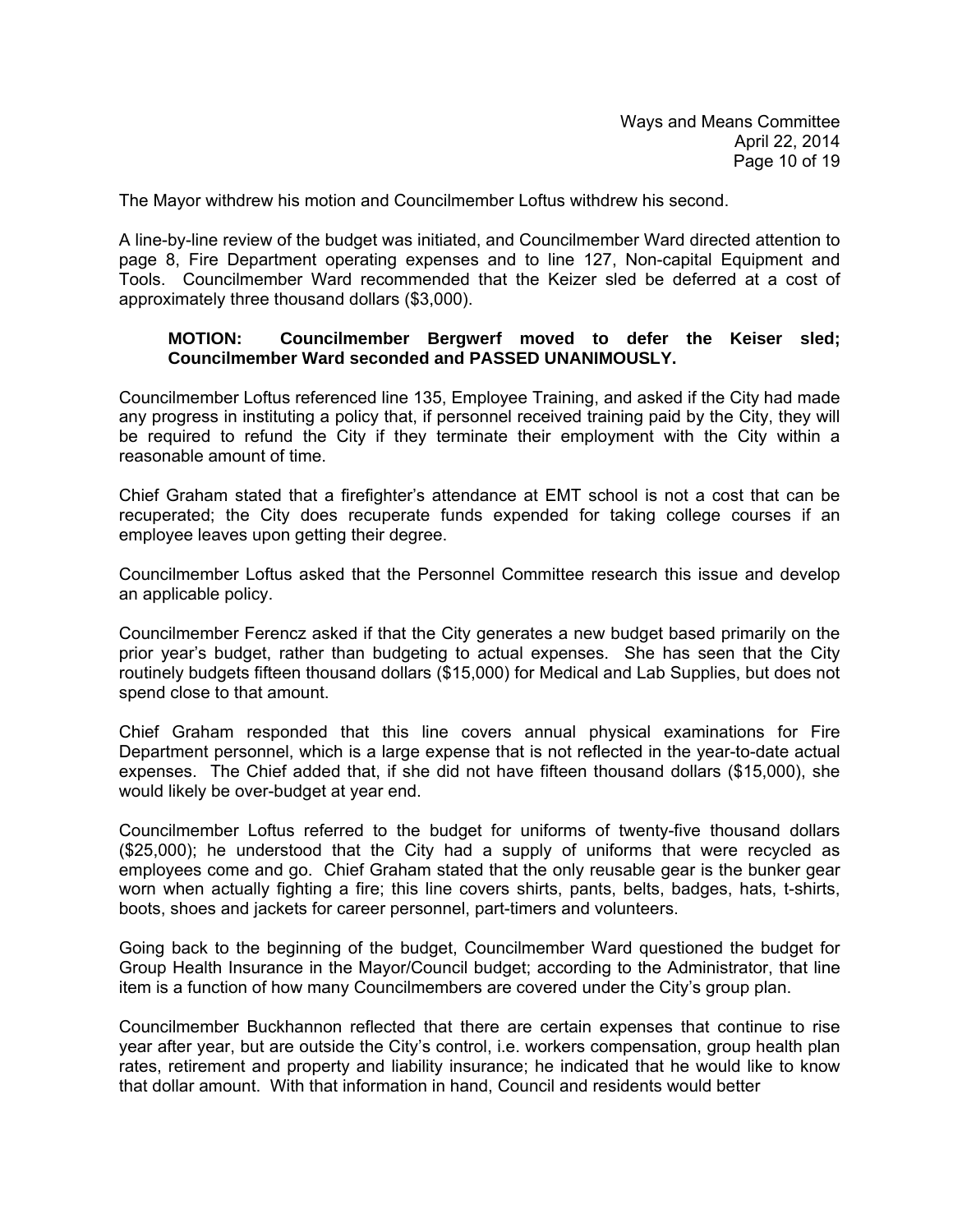understand why the City is looking for new or increased revenues, deferring or eliminating expenses and/or increasing taxes.

Referring to line 54 of General Government, Councilmember Ferencz asked how many employees are being recipients of tuition reimbursement from the City; Treasurer Suggs commented that the number varies, but currently no one is receiving tuition reimbursement.

Councilmember Ward asked when the City has spent ten thousand dollars (\$10,000) in tuition reimbursement.

The Administrator responded that she would need to go through historical records to answer his question; the number of employees participating varies year over year. Administrator Tucker recalled that the amount budgeted has been reduced and that it used to be fifteen thousand dollars (\$15,000).

Treasurer Suggs added that this line also pays for training she receives, as well as other employees.

Councilmember Ward asked for clarification of the description on line 37 that states "hurricane sticker function moved to Police Department."

Administrator Tucker stated that hurricane stickers have been handled by City Hall personnel, and the function has been moved to the Public Safety Building because it operates longer hours than City Hall. The amount included computer programming and the purchase of the stickers; the Treasurer noted that the amount would have been reduced for FY15 because hurricane stickers are replaced every five (5) years.

Administrator Tucker commented that in the FY15 budget, the annual holiday party is being replaced by an appreciation day at a less busy time of year. Holding the Holiday Street Festival and the holiday party so close together in December is very taxing on City staff; the suggestion has been made to hold a different type of event at a different time of year.

The Committee had no issues with the Police Department budget and has already discussed the Fire Department budget.

In the Public Works budget, Councilmember Ferencz remarked that, in researching actual vehicle expense over recent years, she noted that the department has not spent the eighty-five thousand dollars (\$85,000) budgeted.

Councilmember Ward stated that vehicle expense in the Public Works Department can be very small one month and explode the next month; he expressed his opinion that this line item should be left as budgeted.

From the Building Department, Councilmember Ferencz asked whether the City was going to change business license rates and was told that decision has not yet been made.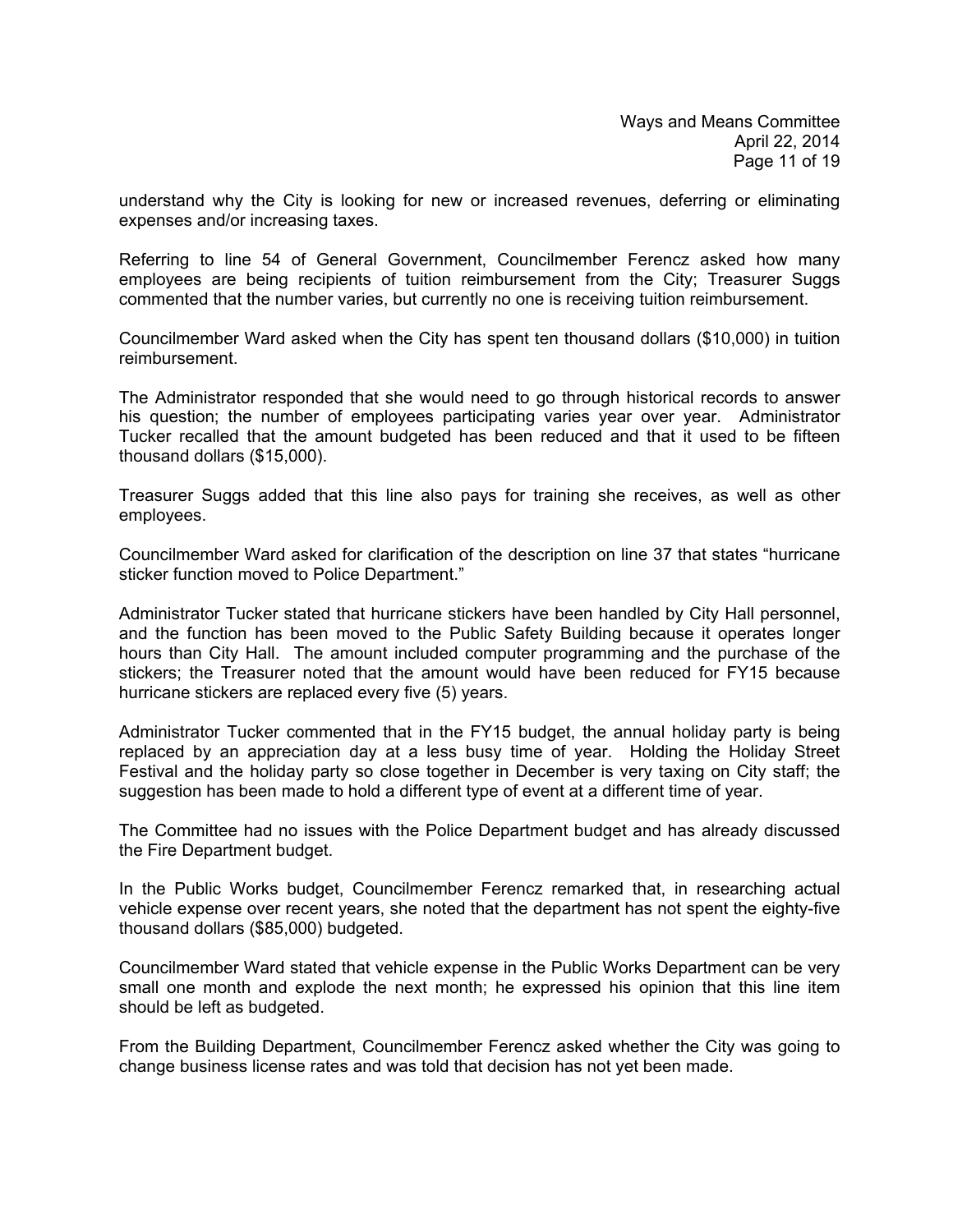Since the mailing for the change in business license due date has occurred, he asked why the budget was so high for FY15 (Building Department budget, line 196). Treasurer Suggs explained that the logic used in this line was in case Council decided to change business license rate; in addition, the City sends out a flood letter to property owners annually and there is a question about whether that mailing has occurred.

Treasurer Suggs thought the budget could be reduced to twelve thousand five hundred (\$12,500).

As the discussion moved to the Recreation Department budget, Councilmember Ward asked if the trainer at the Public Safety Building was still drawing good employee participation. Chief Graham responded that it was and now includes members of the Police Department.

Councilmember Carroll asked whether two (2) additional ping pong tables were necessary; Director Page agreed to defer the tables.

Councilmember Ferencz asked whether the City was certain that re-financing the Recreation bond would happen in FY15; Mayor Cronin answered that the City must pay down the principal to one and a half million dollars (\$1,500,000) before re-financing.

Moving to the Capital Projects budgets, Councilmember Ward directed attention to page 16, line item 31 for one hundred seventy-five thousand dollars (\$175,000) for integrated software. Treasurer Suggs stated that this could be deferred since more data needs to be gathered.

Councilmember Buckhannon questioned budgeting thirty thousand dollars (\$30,000) for a disaster relief team; according to the Administrator, this line item was a placeholder should the City decide to assist another beach community after a weather disaster.

Mayor Cronin said that, by an action of Council, money could be authorized from the Disaster Recovery fund for providing assistance to another coastal community.

The consensus of the Committee was to delete this dollar amount from the budget.

Councilmember Bergwerf, referring to line 29 on the same page, asked for clarification on the seventy-five thousand dollars (\$75,000) for undergrounding of utility lines. Administrator Tucker explained that the City regularly budgets this amount in case a project that the City wants to do is identified; the City's funds are matched by SCE&G through the Non-standard Service Clause with SCE&G. In the course of budget discussions, the suggestion has been made to move this amount to a tourism fund since a project at the marina is being considered.

In response to Councilmember Harrington's question, the Mayor said that SCE&G does not have a plan for undergrounding the overhead power lines on the island.

From page 17, Councilmember Loftus asked Director Page if the rehabilitation of the ball fields could be deferred; the Director responded that she was reluctantly willing to spend money from the Recreation Building Fund to get this done in FY15. Although the fields are not hazardous for children, the outfield is unsafe for adults.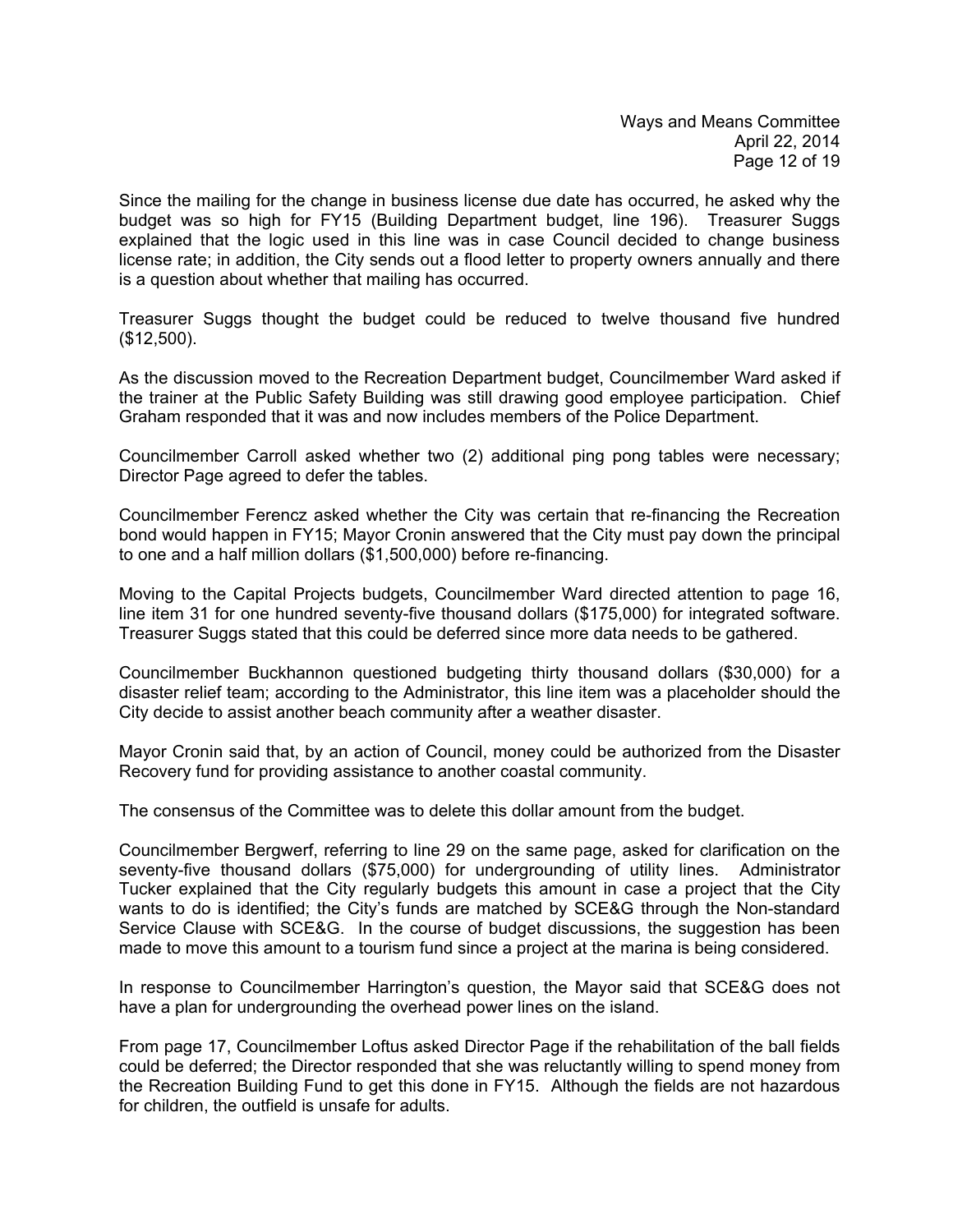Mayor Cronin suggested that the budgeted amount be reduced to fifty thousand dollars (\$50,000) with the balance of fifty thousand dollars (\$50,000) coming from the Recreation Building Fund; the current balance in the Building Fund is ninety-four thousand dollars (\$94,000).

Continuing to Municipal Accommodations Fee expenditures, Councilmember Loftus asked for clarification of the thirty-eight thousand dollars (\$38,000) included in line 104, General Government Professional Service.

The Administrator responded that this was fifty percent (50%) of the wayfinding sign and parking management plan design; this figure is an estimate of the expense on contracts currently under way that will go into FY15.

One-half (½) of the cost for the fabrication of the wayfinding signs is budgeted in line 106, Capital Outlay, for twenty-five thousand dollars (\$25,000).

Councilmember Ferencz stated that she would like to see what Stantec is planning to do in FY15 before budgeting funds for FY15.

Mayor Cronin noted that, in the roundtable discussions on May 1, Council and the Planning Commission will hear what work they have done, and the work product scope for the coming summer season.

Administrator Tucker recounted that, when the money was approved for Stantec to move forward with the two (2) projects, they presented the tasks would be done and the associated costs for each. On wayfinding signs, the Administrator stated that, on her desk, are the work products initiated in prior years that detail the sign inventory and the initial signs, and the City's commitment to SCDOT to phase in the wayfinding sign initiative for the entire island.

Additional work products, such as the right-of-way inventories, are also available for Council's review if they so choose; they have definitely been working on the tasks for which the City contracted.

Councilmember Ward indicated that he understood Councilmember Ferencz frustration; the City has budgeted two hundred thirty-one thousand dollars (\$231,000) for possible beach access parking solutions and wayfinding signs. He stated that Council and residents are ready to see some action since the City is fast-approaching another summer season.

Following brief discussions, the consensus of Committee was to delay any decision on Front Beach lighting until after the May Public Works Committee meeting since changes can be made to the budget between First and Second Readings.

Referring to line 153, Front Beach Capital Outlay, Councilmember Carroll stated that he had made a site visit to see the condition of the white fencing and, in his opinion, he did not think it needed to be replaced at a cost of forty thousand dollars (\$40,000).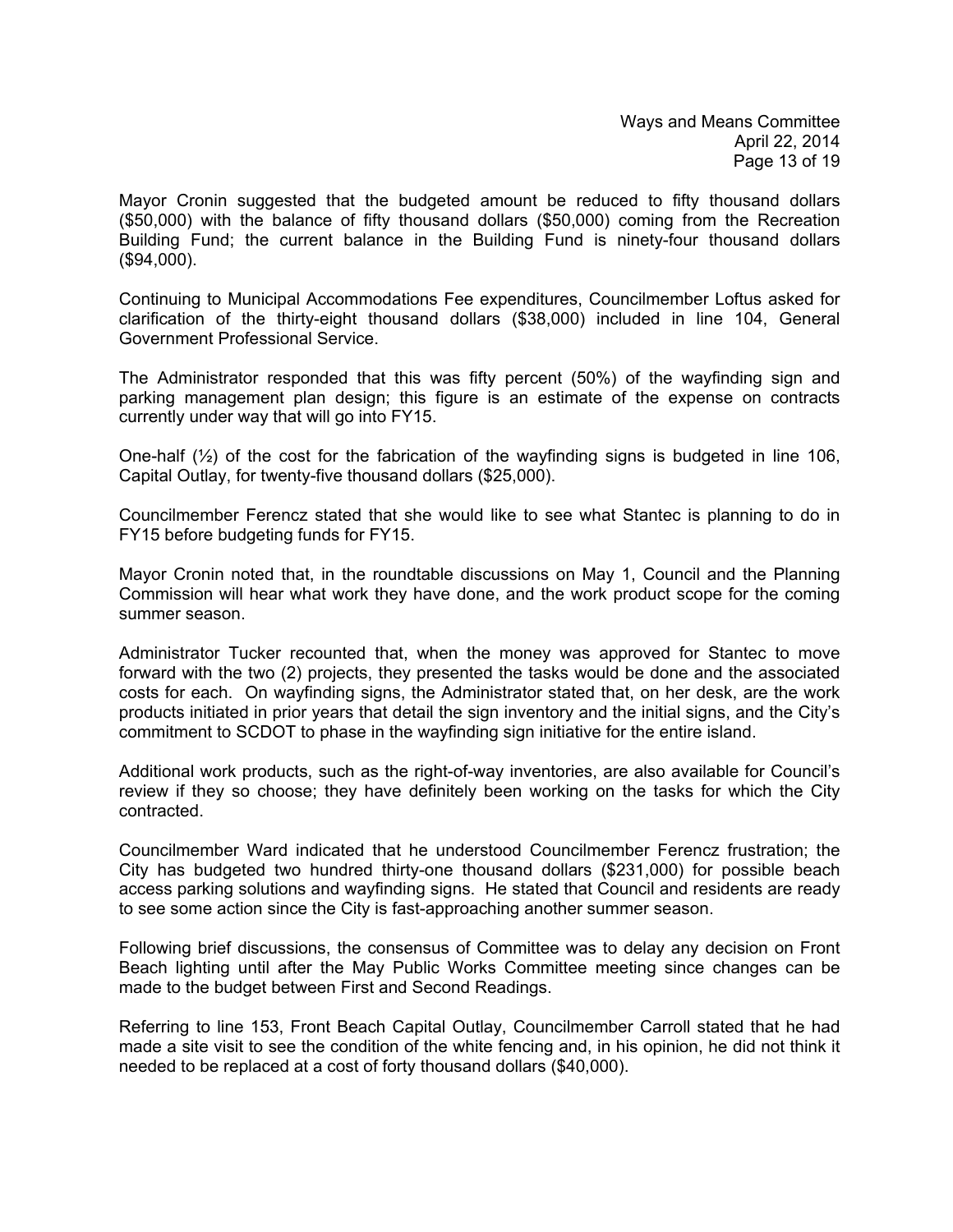The Administrator explained that staff had also made a site visit to evaluate the condition of the fencing and to measure the number of feet to be replaced. Director Pitts added that there are two (2) broken posts in front of the Ocean Inn that cannot be repaired and that parking stops need to be added at the Ocean Inn to prevent incidents that have occurred in the past. In addition, Administrator Tucker explained that the cost of the fencing has increased and that, if the City chose to use a lower grade material, the fence would not be as sturdy. The estimated cost is based on using the same material.

Councilmember Ward suggested that the fencing remain in the budget until the Real Property Committee can investigate further.

Responding to Councilmember Loftus' inquiry, Director Page stated that the twenty-three thousand five hundred dollars (\$23,500) in line 134, Recreation Department Capital Outlay, provides for the exterior scoreboard to be replaced if it fails and for replacing playground equipment immediately for safety reasons.

Moving to the Hospitality Tax budget, Councilmember Ward questioned the purchase of two (2) years' air pacts and cylinder replacements for fifty thousand dollars (\$50,000) on line 185, Fire Department Non-capital Tools and Equipment.

Treasurer Suggs reported that the Fire Department normally replaces fifty percent (50%) of the air pacts and cylinders each year; pursuant to that, Councilmember Ward asked if the equipment was no longer functional after two (2) years.

The final question on Hospitality Tax expenditures was from Councilmember Ward who asked whether the City should delay replacing the dune walkover at the Front Beach restrooms until a decision is made about their replacement.

The Administrator responded that this particular walkover will need to be replaced no matter what decisions are made about the public restrooms; it will remain a major beach access path. This path is also designated as an emergency access because personnel are often seen running onto the beach with equipment in both arms; therefore, it needs to be widened, which OCRM has finally approved.

Responding to the discussion on the air packs and cylinders, Chief Graham explained that, historically, the Department has replaced four (4) each year; in FY15, they plan to purchase seven (7). If the purchase of the additional three (3) is delayed until FY16, the equipment will be not match the equipment the Department currently has. Future models will be dramatically changed.

Councilmember Loftus questioned the logic behind budgeting almost seventeen thousand dollars (\$17,000) in line 226, Miscellaneous in the Fire Department 1% fund. Treasurer Suggs commented that this was a plug number to have expenditures match revenues; in addition, this is an agency fund over which Council does not have purview.

Councilmember Ward directed attention to line 179, General Government Capital Outlay, in the amount of forty-two thousand dollars (\$42,000); he noted that, included in the budget, is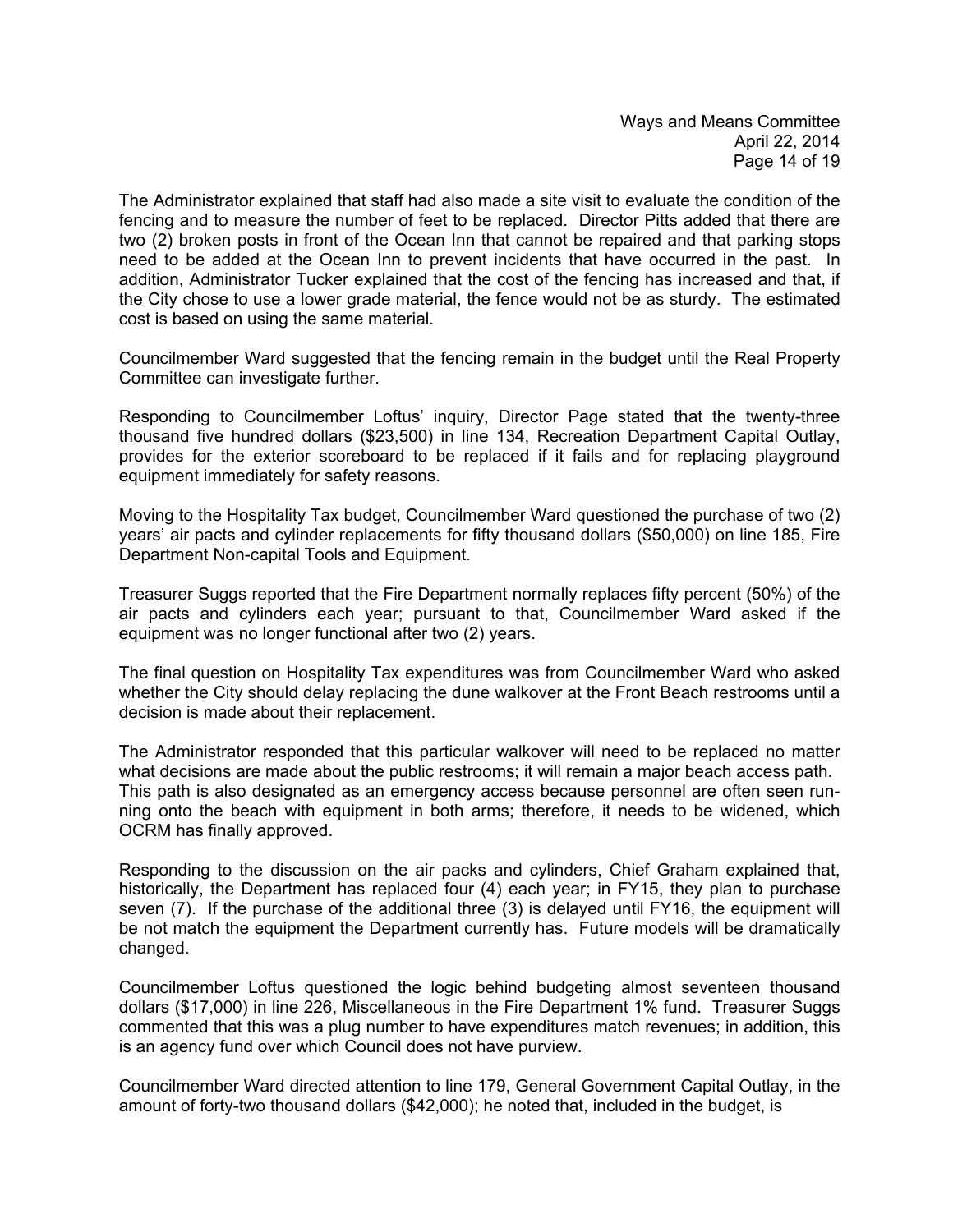another forty-four thousand dollars (\$44,000) and forty-two thousand dollars (\$42,000) in Capital Projects for project of land improvements for 1207, 1301 and 1303 Palm Boulevard. He stated that, after three (3) years, he is still not clear on this project.

Administrator Tucker said that she has asked for a complete re-working of the budget for this project, which should work in tandem with Kelly Messier's presentation of alternatives for the Public Works Committee to consider. The Administrator respectfully requested that the amounts remain in the FY15 budget unchanged awaiting the revised budget and Kelly Messier's plan to adjust the budget accordingly.

Councilmember Buckhannon commented about 1207 Palm still being referenced when he was given the impression that the work at 1207 Palm has been completed. The Administrator agreed and remarked that this would be considered as the budget is revised.

In addition, Administrator Tucker explained that the situation is one where several things are coming together at once. The problem is that, once the City comes into compliance with NPDES requirements, the City will need to make adjustments to the Public Works site to be able to maneuver the equipment on the site; a portion of that work will be eligible for a grant under NPDES, but the City must fund the balance. The City is still owed landscaping from SCE&G for 1301 Palm Boulevard from the completion of the pole project.

State Accommodations Taxes expenditures begin on page 23, and Councilmember Ward referred to line 264 which contains fifteen thousand dollars (\$15,000) for additional holiday light displays. The Councilmember asked whether the business sponsorships paid for the lights purchased in FY14, and the Administrator replied that they did not entirely. Assuming that new displays are purchased in FY15, the City would be looking for additional sponsors.

Director Page explained that the City had copied Charleston County's model with sponsorships that last for two (2) years; approximately eight thousand dollars (\$8,000) was collected in FY14. The Director plans to increase the fees for the next round and expects to collect an additional eight thousand dollars (\$8,000).

Councilmember Bergwerf suggested reducing the budget to five thousand dollars (\$5,000) for FY15, and the Committee agreed.

Another issue was the contribution to the Charleston Visitors Bureau (CVB), which is a percentage of the City's State Accommodations Taxes and is estimated to be four hundred sixty-two thousand dollars (\$462,000) in FY15. Councilmember Ward voiced his understanding that this has been a long-standing policy of the City, but he believes that the Committee should discuss following Folly Beach's move to doing their own advertising.

Councilmember Bergwerf stated that the City has to spend this money according to state law, but no change can be made for FY15 if the City chooses to advertise itself.

Councilmember Loftus asked that a representative of the CVB attend an upcoming Council meeting to review what the CVB does for the City.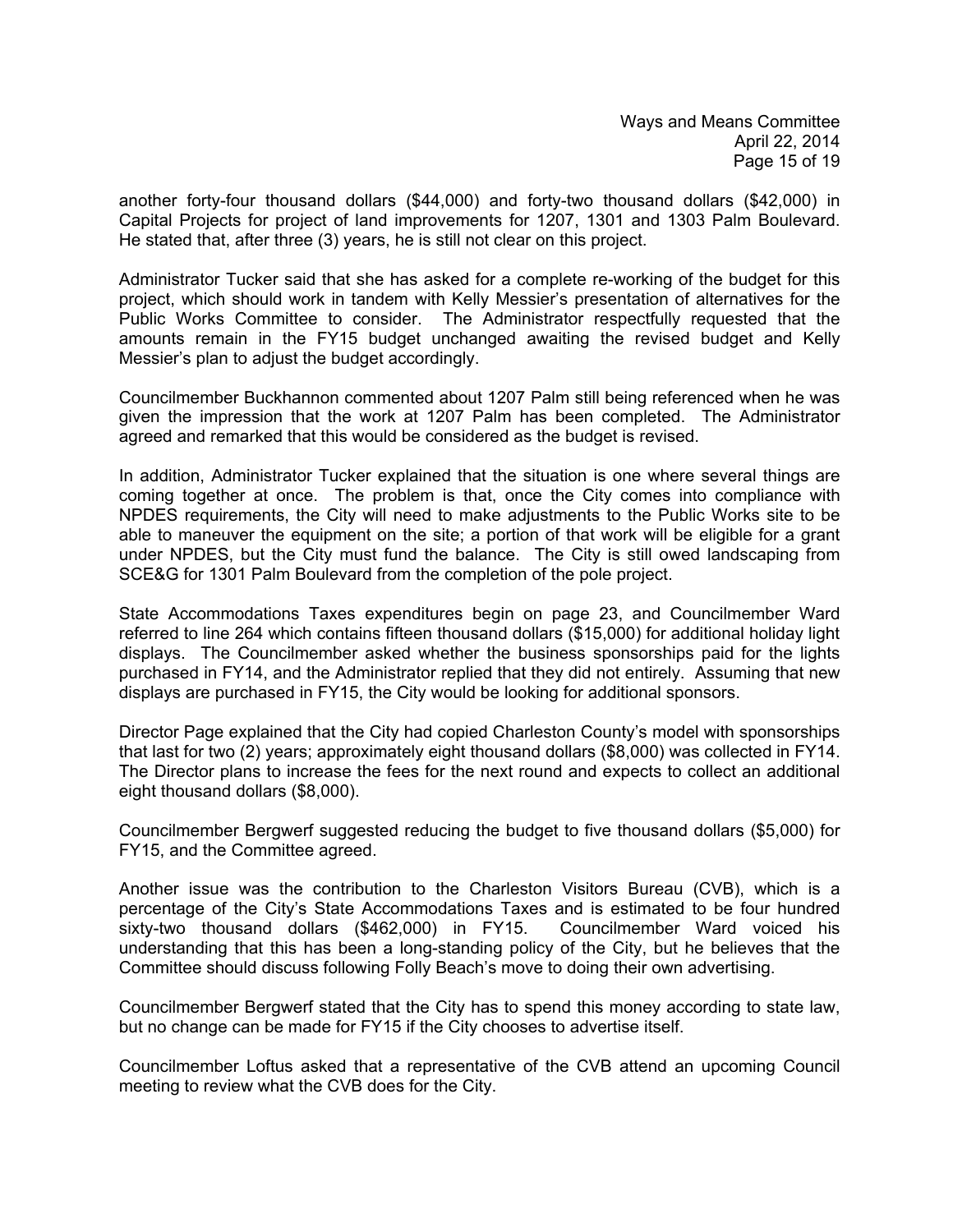Ways and Means Committee April 22, 2014 Page 16 of 19

Treasurer Suggs stated that she spoke with her counterpart at Folly Beach about doing the advertising for the City. She learned that Folly Beach did setup a 501(c)3 and that their Treasurer has a marketing background, so he was very comfortable taking on those responsebilities with some degree of assistance from staff.

The Mayor added that Folly Beach spends about one hundred thirty thousand dollars (\$130,000); they buy ads at the University of South Carolina and Clemson games and very little else. They have more rental properties than IOP, but they collect only about one-third (⅓) of IOP's revenue.

Councilmember Ferencz commented that the CVB makes it clear that they market Charleston and the Charleston area and that, by marketing Charleston, the surrounding area benefits. The CVB will not stop advertising the Isle of Palms if the City withdraws its support from the CVB because, in her opinion, the Isle of Palms is as much an ad for Charleston as Charleston is an ad for the Isle of Palms. She believes that the CVB will continue to market IOP as the City does its own pinpoint marketing; the Councilmember noted that the CVB does not specifically mention the Isle of Palms in any of its marketing. She strongly suggests that the City pursue the possibility of doing its own marketing in FY15.

Mayor Cronin remarked that out-of-town visitors decide to vacation in Charleston then they look for accommodations which bring them to the Isle of Palms; his proof is the increasing revenue the City receives from ATAX funds each year.

The discussion moved to line 299, Contracted Services for Public Restrooms/ Front Beach/ Breach Inlet; Councilmember Ward asked how the public restrooms could be in such bad shape when the City pays up to one hundred twenty-dollars (\$125) per day for an attendant.

Administrator Tucker explained that the attendant is first a presence, secondly responsible for cleaning the toilets and sinks and thirdly keeping the restrooms supplied; they are not building maintenance people.

Responding to Councilmember Bergwerf, the Administrator confirmed that the restrooms are staffed year-round; when the restrooms are closed, which is seldom, the local businesses call City Hall asking for them to be opened.

In the same line, Councilmember Bergwerf asked whether the BSOs were also filling holes on the beach; Administrator Tucker confirmed that they do fill holes along with Bill Schupp. The Administrator noted that Mr. Schupp's services have been used less frequently because the BSOs get the holes filled before Mr. Schupp can get to them.

Councilmember Loftus asked whether the City could discontinue Mr. Schupp's service in that regard, especially since he will now be removing recycling from the beach. The Administrator agreed that the amount could be reduced to two thousand dollars (\$2,000).

Directing her question to Director Page, Councilmember Ferencz asked about line 289, Special Activities; considering all the Rec Department employees regularly do, the Councilmember questioned whether they need both the Music Event and the Cultural Event.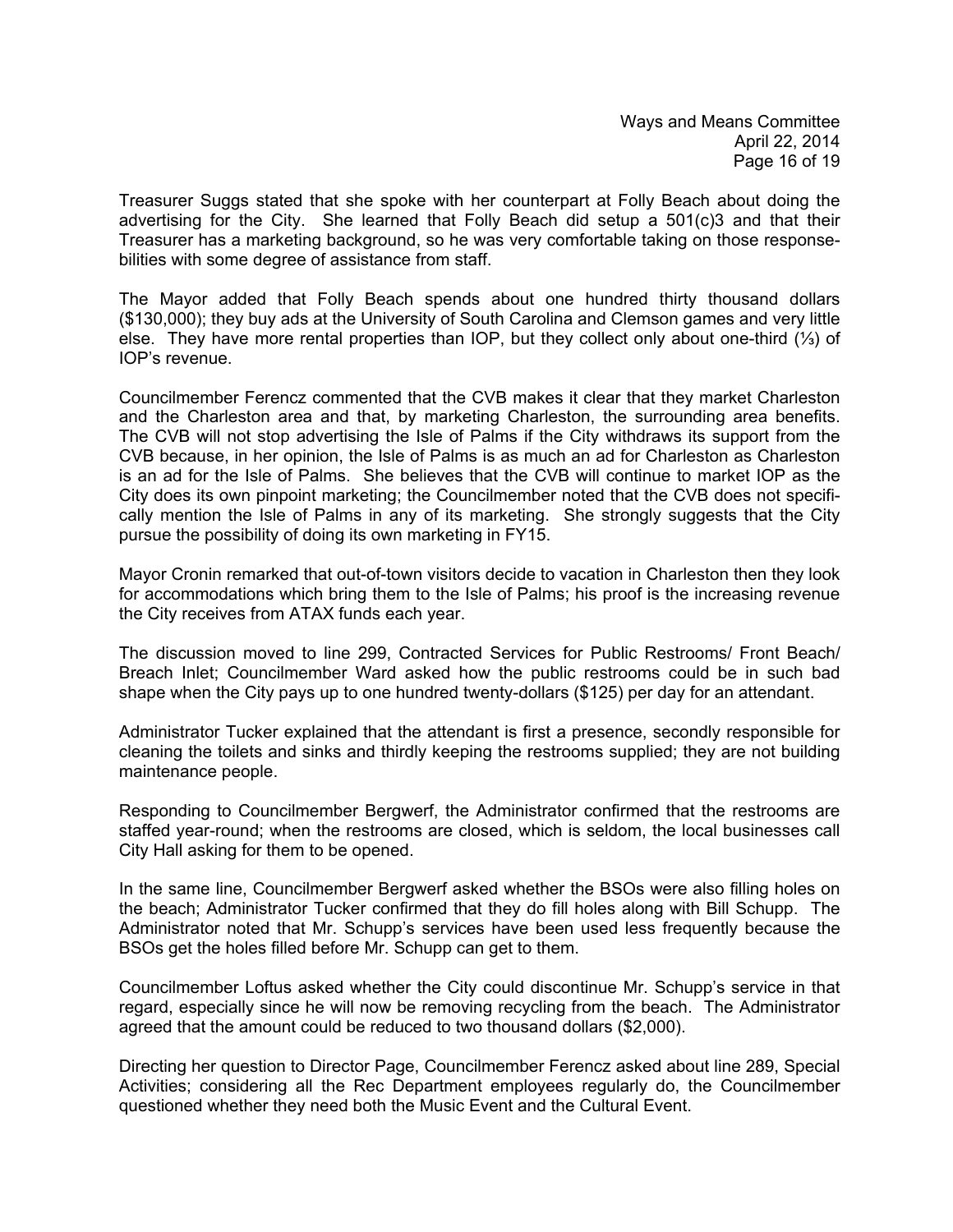Director Page said that, in FY14, the Music Event was Island Gras and the Cultural Event will be Music in the Park at the Rec Center on May 3<sup>rd</sup>. Island Gras was an attempt to draw residents and visitors to Front Beach in the off-season based on the ATAX Committees goal of promoting IOP in the off-season.

 When the Committee moved to page 26, Beach Restoration Fund, Administrator Tucker repeated that the budget as presented does not include a contribution from the City toward the 2014 shoal management project that is estimated to cost one million two hundred sixty-five thousand dollars (\$1,265,000).

Although erosion problems exist at Breach Inlet, the City only has a permit for the north end of the island. The City's consultants believe that the erosion at Breach Inlet will heal itself.

Funds in the Beach Maintenance Fund can be used any beach area on the island.

Councilmember Loftus asked whether the City was continuing to rotate the Disaster Expo with Sullivan's Island.

Administrator Tucker noted that the Disaster Expo is May  $21<sup>st</sup>$  at the Public Safety Building. The funds spend from the Disaster Recovery Fund in FY14 were for the winter storms.

Councilmember Ward referred to page 34, the Marina Fund, and asked for clarification on the seventy-five thousand dollars (\$75,000) in line 40 for consulting and design for the marina site. The Administrator responded that this is the budgeted portion of the design costs for future renovations to the marina site.

Councilmember Carroll indicated that he has certain reservations about this expenditure; in looking at other area marinas, he noted that, if a tenant is given a long-term lease, i.e. twentyfive or fifty years (25-50 yrs.), the tenant will frequently do the improvements.

Councilmember Loftus commented that grant funds are available from the state to defray some of the costs of rehabilitating the marina.

The Mayor noted that this can stay where it is since, as an enterprise fund, it does not affect the FY15 budget or Capital Projects. No money will be spent without the consent of this Committee and City Council.

Councilmember Ward asked for an explanation of the City's philosophy on the replacement of equipment at the marina as it relates to the one hundred eighty-six thousand dollars (\$186,000) of equipment to be replaced on page 36, Marina Capital Outlay.

Councilmember Bergwerf stated that the marina is a City asset that must be maintained and improved; everyone knows that "the parking and landscaping desperately need to be improved."

Pursuant to directions from the Real Property Committee, the Administrator reported that staff has examined all of the leases and is making judgments based on the language of the lease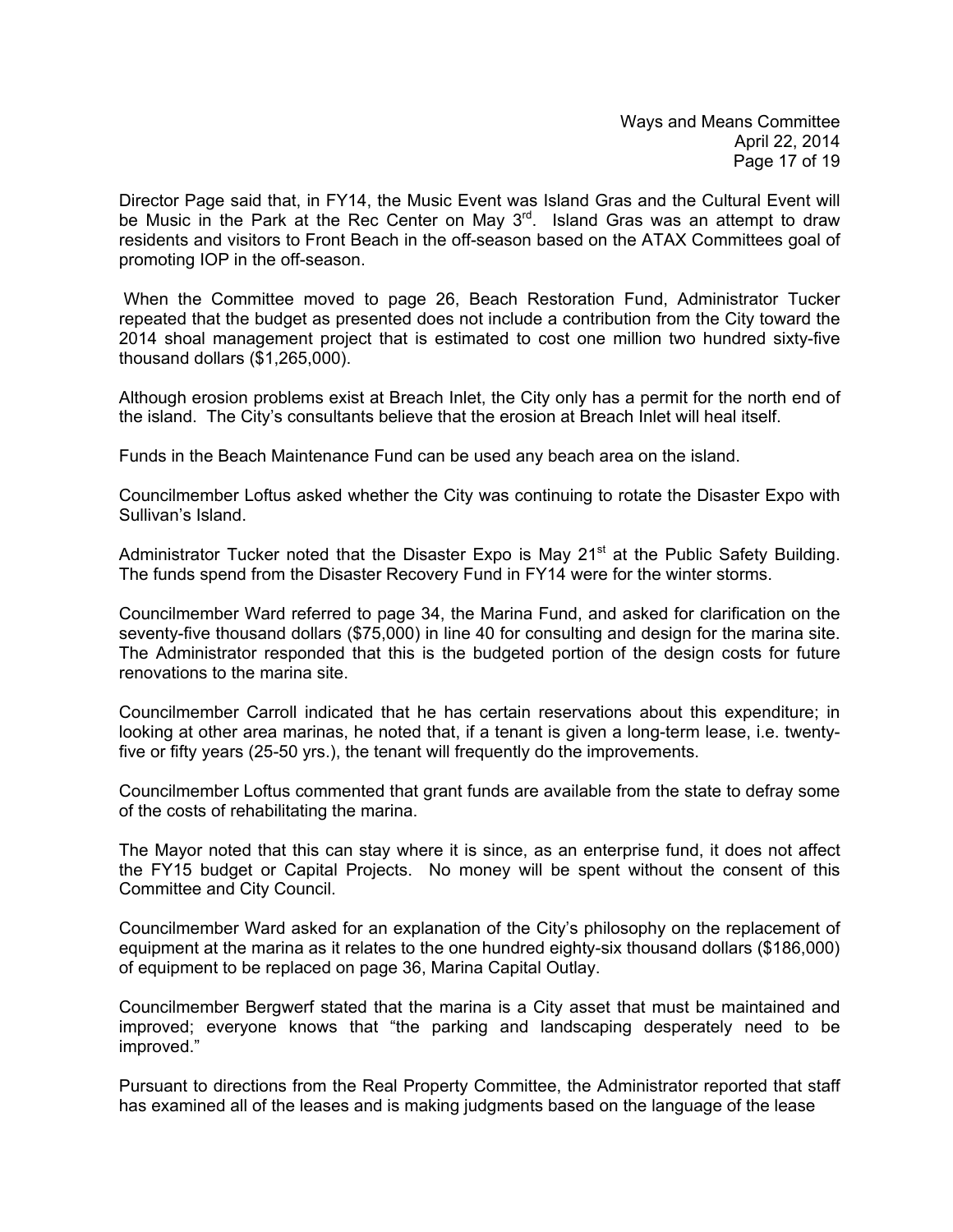what the City's responsibilities are and are not under those leases, and the City Attorney has been asked to opine on some of the language to determine if there is language in the leases that will withstand any challenges that may come from the tenants. Certain of the leases have lists attached that identify City equipment; some of the leases make it clear that the City is not required to do anything. Much of what comes up on the Capital Plan for the marina belong to the City, and, through capital planning, these items roll forward for replacement.

The Administrator further explained that, when the marina was originally purchased by the City, the governing body was committed to do everything it could to nurture the success of the tenants; some of the tenants who are there today got a lot of things funded via the policysetting body. Several years ago the governing body's position changed, but some tenants have stated that, if certain items fail, they will not be able to replace them. If the City chooses not to replace them, that segment of the tenants business will cease.

Councilmember Buckhannon voiced the opinion that the City was not enforcing its leases at the marina, but was instead subsidizing private business.

Moving to the Capital and Special Projects Budgets, Councilmember Carroll asked whether the wooden welcome sign was the electronic sign that has been discussed. Administrator Tucker said that this was the sign on the right side as one comes onto the island from the Connector; the electronic sign is in the FY14 budget.

With no additional questions or concerns on the FY15 budget, Mayor Cronin moved back to "the menu" of options.

**MOTION: Mayor Cronin moved to approve the repeat of transfers-in from the FY14 budget, totaling \$620,140, for the FY15 General Fund budget and to approve additional transfers-in of \$384,420 to the FY15 General Fund budget for a grand total of \$1,004,560; Councilmember Bergwerf seconded and the motion PASSED UNANIMOUSLY.** 

The Mayor then suggested reducing the cost of fuel to four dollars (\$4.00) from four dollars and a quarter (\$4.25); Councilmembers Ward and Ferencz commented that gas is approaching four dollars (\$4.00) per gallon now, making this an unwise move.

**MOTION: Mayor Cronin moved to make the one-time accounting correction for the timing of insurance payments of \$150,855; Councilmember Buckhannon seconded and the motion PASSED UNANIMOUSLY.** 

 **MOTION: Mayor Cronin moved to reduce part-time firefighters' wages and reducing the 4B tipping fees eliminating \$32,500 in expenditures; Councilmember Loftus seconded and the motion PASSED UNANIMOUSLY.** 

Looking at the options for increasing revenues, the Mayor recommended increasing the franchise fees for SCE&G from three percent to five percent (3%-5%).